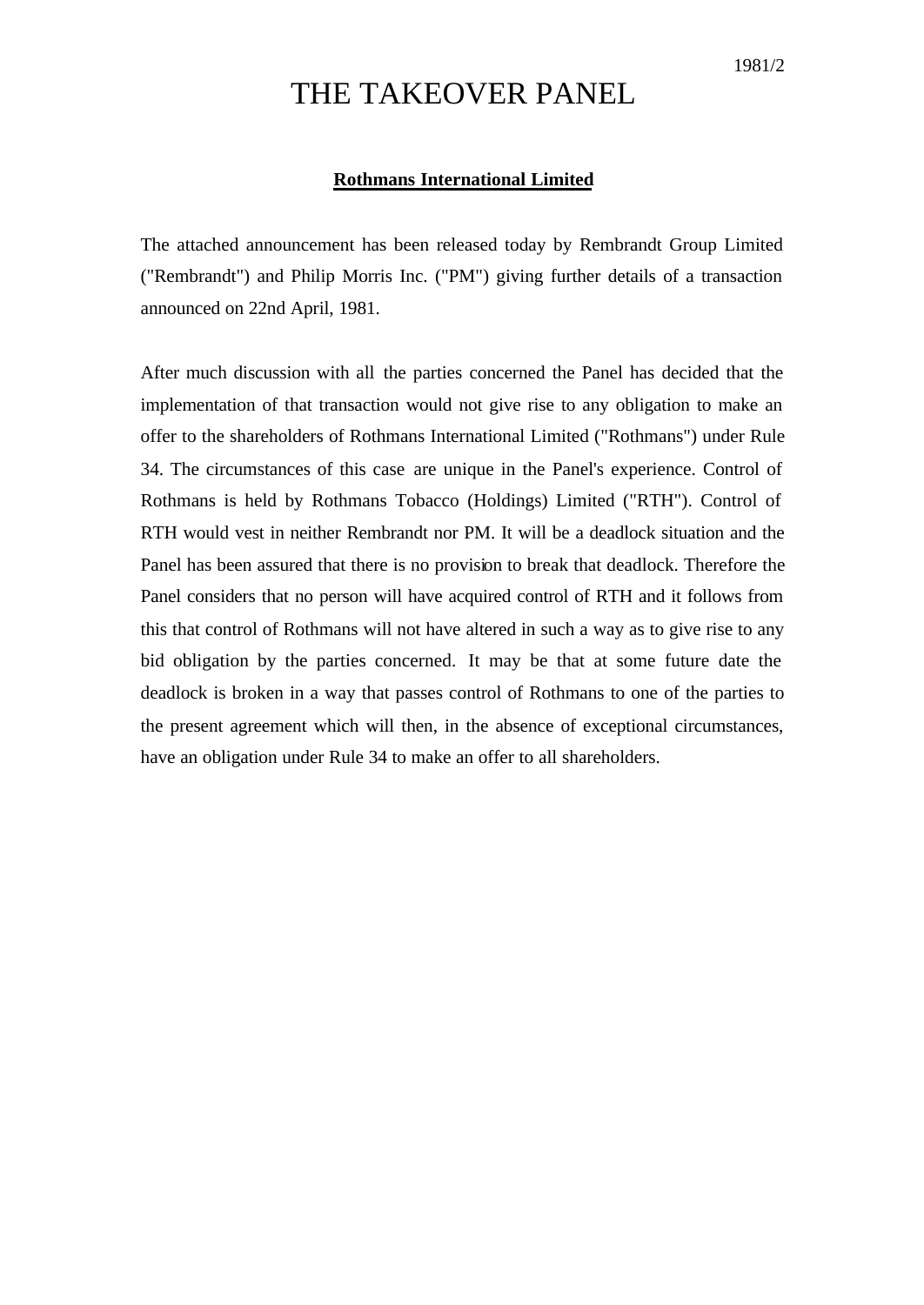In the unique circumstances of this case, which are not specifically covered by the Rules, the Panel, taking into account the General Principles of the Code, wishes to place on record the following.

Rembrandt and PM have undertaken to the Panel that, without prior discussion with the Panel, and giving the Panel the opportunity of determining the responsibilities of the parties under the Code, neither they nor RTH nor any person acting in concert with any of them will acquire or offer to acquire any further shares of Rothmans (other than as a result of offers or issues of new Rothmans' shares to all shareholders generally), nor will they convert into shares any convertible bonds. In making its determination at that time the Panel would have in mind the provisions of General Principle 8 that all shareholders should be treated similarly and would take into account all factors then relevant, including the circumstances of and the price paid in the present transaction.

19th May 1981.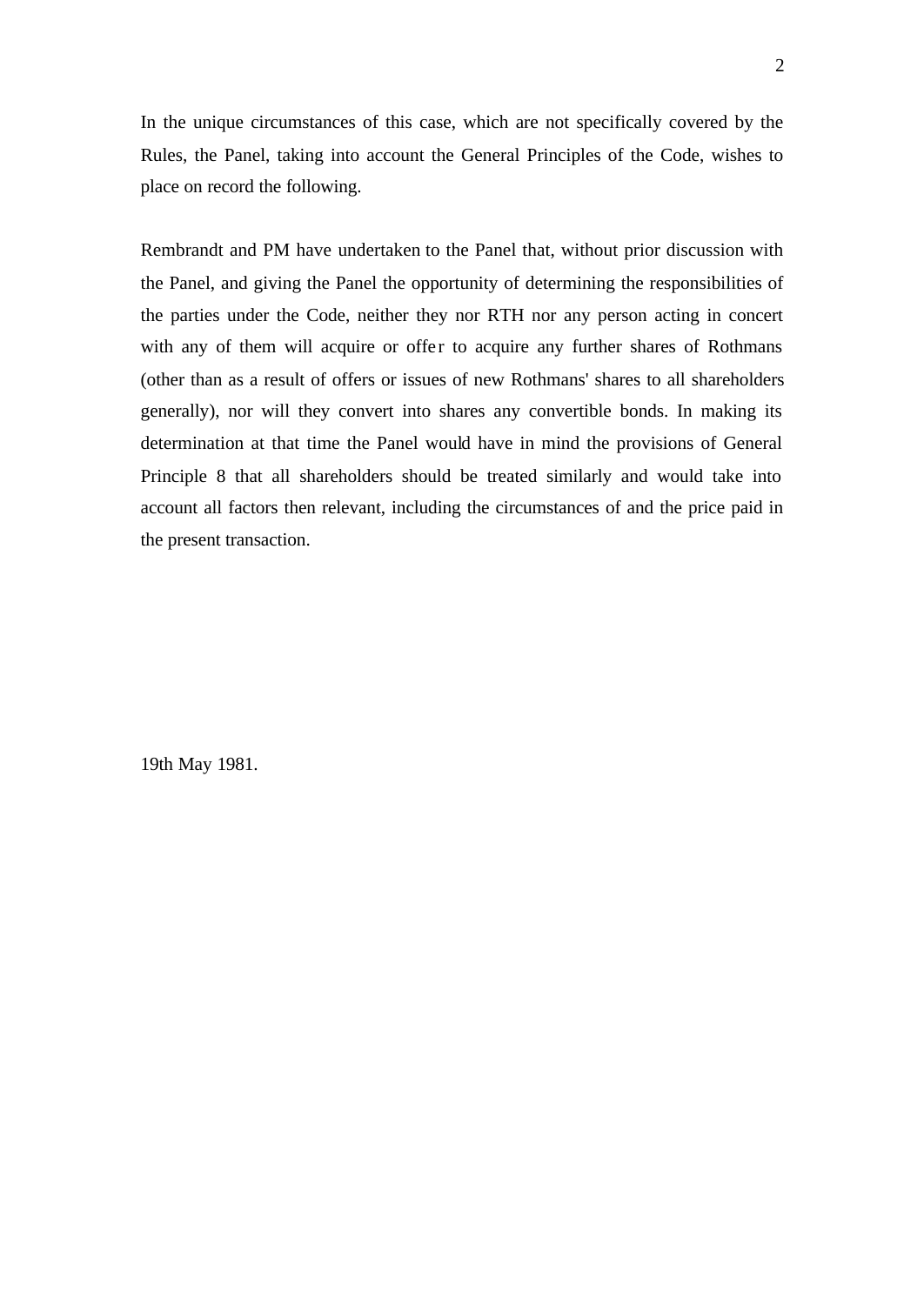## **PRESS ANNOUNCEMENT BY REMBRANDT GROUP LIMITED & PHILIP MORRIS INC.**

On 22nd April it was announced that Philip Morris Inc. ("PM") and Rembrandt Group Limited ("Rembrandt") had entered into an agreement whereby PM would acquire the exclusive rights to certain of Rembrandt's international trade marks and would acquire a direct and indirect interest in the capital of Rothmans International Limited ("RI"). PM and Rembrandt now announce further details of this transaction, in so far as it relates to RI.

Rembrandt, through a wholly-owned subsidiary, Rothmans Tobacco (Holdings) Limited ("RTH"), at present holds Ordinary shares and 'B' Ordinary shares in RI representing approximately 44 per cent of its equity capital; the full voting rights attributable to these shares represent approximately 58 per cent of the total, although by virtue of the Articles of Association of RI, RTH's votes are restricted to 1 share less than 50 per cent. In addition, through other affiliates, Rembrandt holds £67.31 million nominal of the 6.95 per cent Convertible Junior Subordinated Bonds due 2012 of RI (the entire issue) and £14.72 million nominal of 6.25 per cent Convertible Senior Subordinated Bonds due 1992 of RI (37 per cent of the issue).

Following full implementation of the agreement, PM wi11 have acquired the following interests, namely: